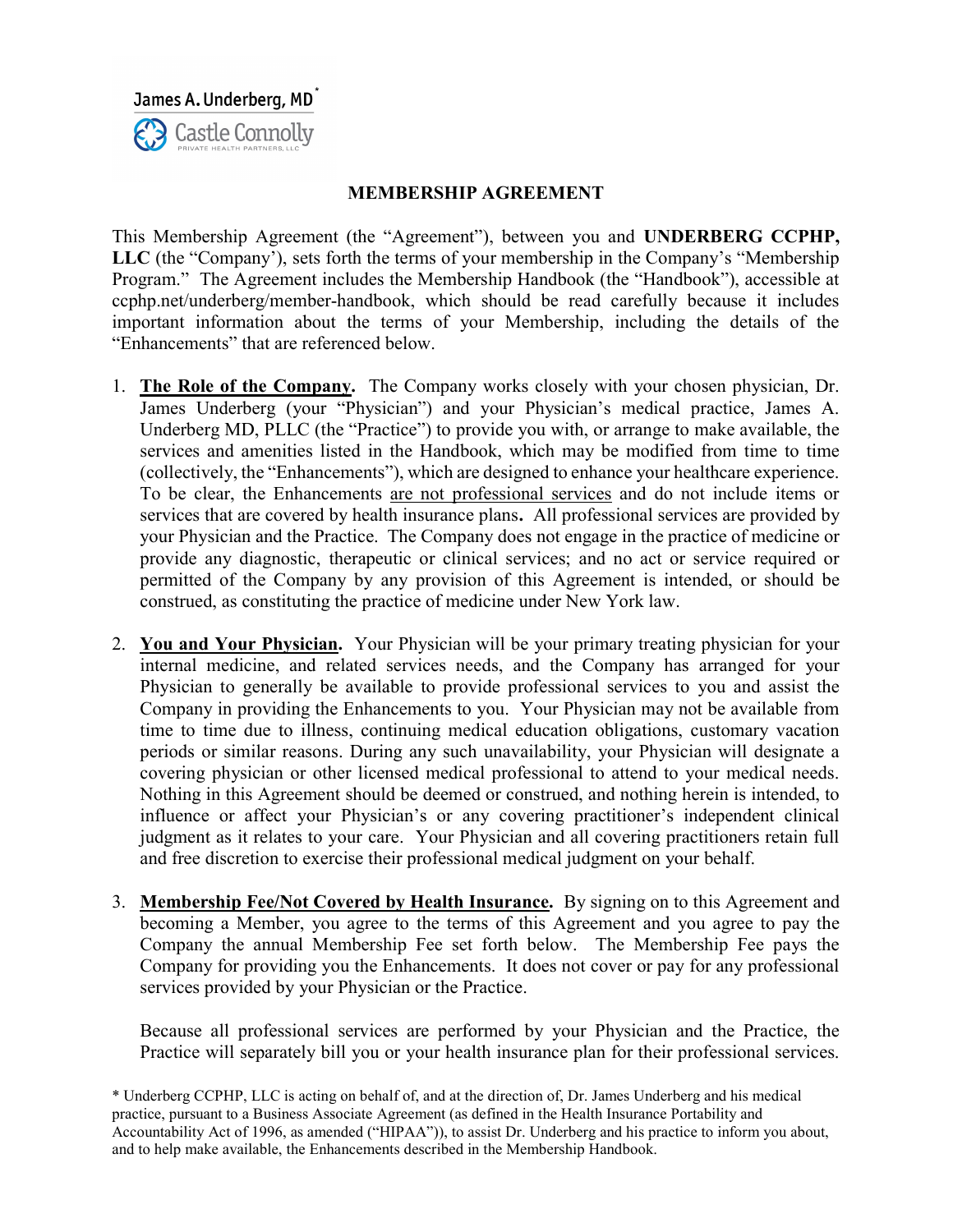The Practice currently participates with several health insurance plans, including Medicare, and where applicable, accepts payment from those plans as payment in full for professional services, subject to applicable deductibles, co-payments and coinsurance.

You agree not to submit to your health insurer or health plan any bill, invoice or claim for reimbursement or payment with respect to the Membership Fee. You also agree that this Agreement is a service contract and not a contract of insurance. You acknowledge that you may, however, in your discretion, submit the Membership Fee for reimbursement to any flexible spending account, health reimbursement account, or medical savings account of your employer in which you participate, but that the Company makes no representation that any part of the Membership Fee will qualify to be reimbursed from any such account.

Your annual Membership Fee is \$\_\_\_\_\_\_. You may pay the Membership Fee in one annual payment, or two (bi-annual) payments, or quarterly. Payments can be made to the Company by bank account or credit card. You will select your method and timing of payment in the Payment Information section of this Agreement, below. Certain processing fees, as outlined in the Payment Information section, will apply.

The Company reserves the right to change the Membership Fee at any time, following at least thirty (30) days' advance written notice.

4. Term and Termination. The initial term of this Agreement will begin on the "Effective Date," which is the date on which your Membership Services begin pursuant to this Agreement, as confirmed by the Company following its receipt of a copy of the Agreement executed by you and your Membership Fee; provided that upon the Company's receipt of the executed Agreement and the Membership Fee, the Company retains the option, in its sole discretion, not to confirm the effectiveness of this Agreement (e.g., due to limitations on the number of Members) and to return your Membership Fee payment to you.

Unless this Agreement is otherwise terminated as provided herein, the initial term of this Agreement will be for one (1) year, commencing on the Effective Date (the "Initial Year"), and the Agreement will automatically renew for successive one (1) year periods (each, a "Renewal Year"), unless either party notifies the other party in writing, not less than thirty (30) days' prior to the expiration of the Initial Year or a Renewal Year (as applicable) of that party's desire not to renew this Agreement.

Unless the Agreement is sooner terminated, the Company will bill you, or charge your credit card on file, for any Renewal Year before the beginning of that year. You agree to pay the Membership Fee for each Renewal Year (or pay the initial installment for that year, as applicable) within thirty (30) days following invoicing. Failure to pay the invoiced amount in a timely manner may result in termination of this Agreement. Either party may also terminate this Agreement at any time for any reason upon thirty (30) days' prior written notice to the other party, delivered in the manner set forth in Section 4 of the Additional Terms section of the Handbook. If you terminate this Agreement, you will be refunded the pro-rata portion of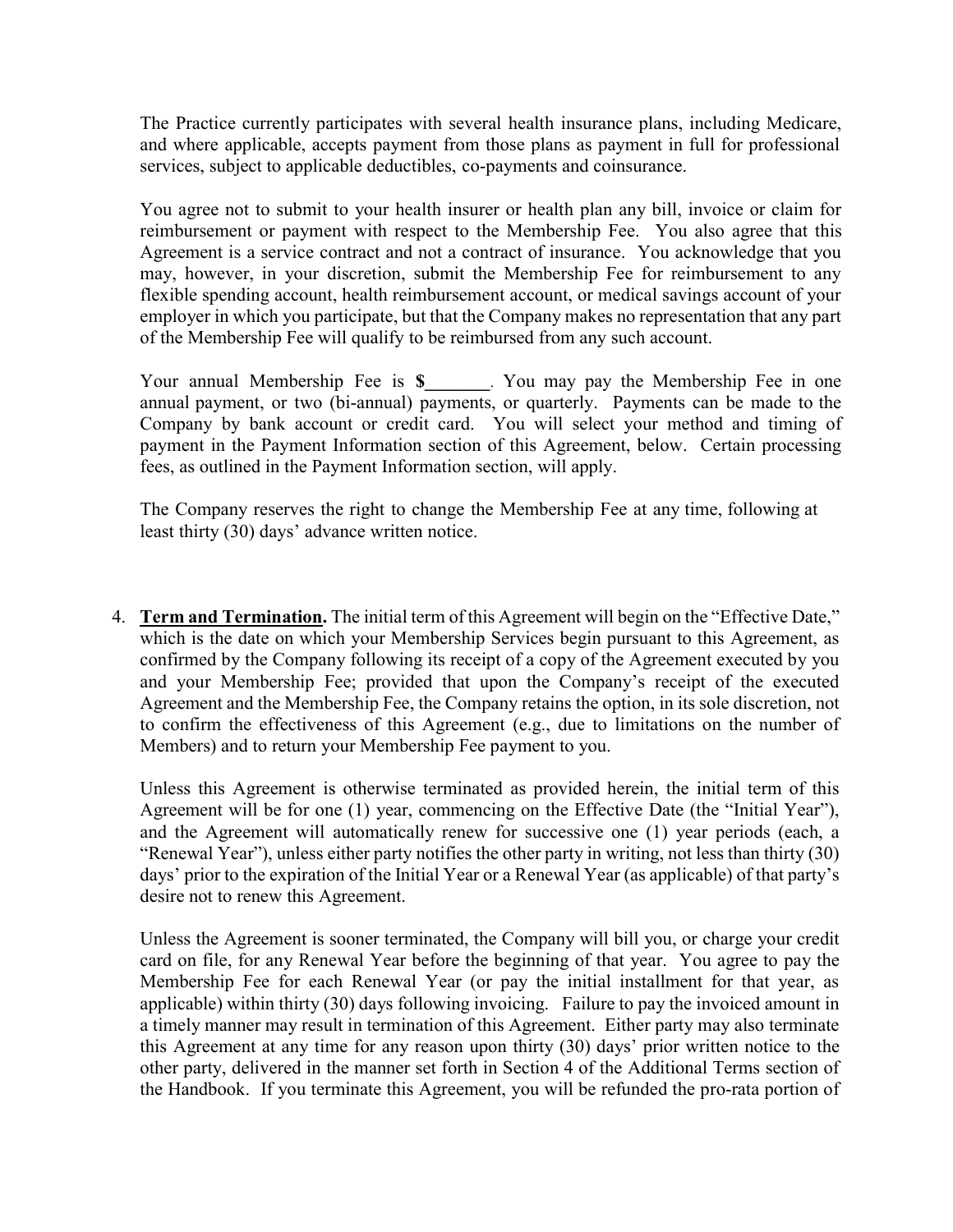any paid portion of your annual Membership Fee, minus an administrative fee of two hundred dollars (\$200) ("Administrative Fee"). Except as provided below, if the Company terminates this Agreement, you will be refunded the pro-rata portion of any paid portion of your annual Membership Fee, and no Administrative Fee will be due. Any pro-rated refund will be based on the number of days remaining in your Membership term (or payment period, as applicable). In the event of your death, this Agreement will immediately terminate. However, in the event that your Physician becomes unavailable for an extended period of time, the Company may seek to identify a replacement Physician as your Physician (at least temporarily) and not terminate this Agreement, in which case you will be entitled to terminate the Agreement and obtain a pro-rated refund as provided above, or continue the Agreement if the Company finds a replacement Physician.

The Company will not be considered to be in breach of this Agreement for any failure or any delay in fulfilling its obligations hereunder caused, in whole or in part, directly or indirectly, by fires, natural disasters, strikes, government orders or directives, terrorist activities, or any other circumstance beyond the reasonable control of the Company. In no event will the Company be liable for consequential, incidental or special damages, or any other direct or indirect damages whatsoever regardless of the form of action, even if the Company has been advised or should have been aware of the possibility of such damages. In no event will the Company's liability to you for any claim, whether in contract, tort or any other theory of liability, exceed the Membership Fees paid by you.

[Remainder of Page Intentionally Left Blank]